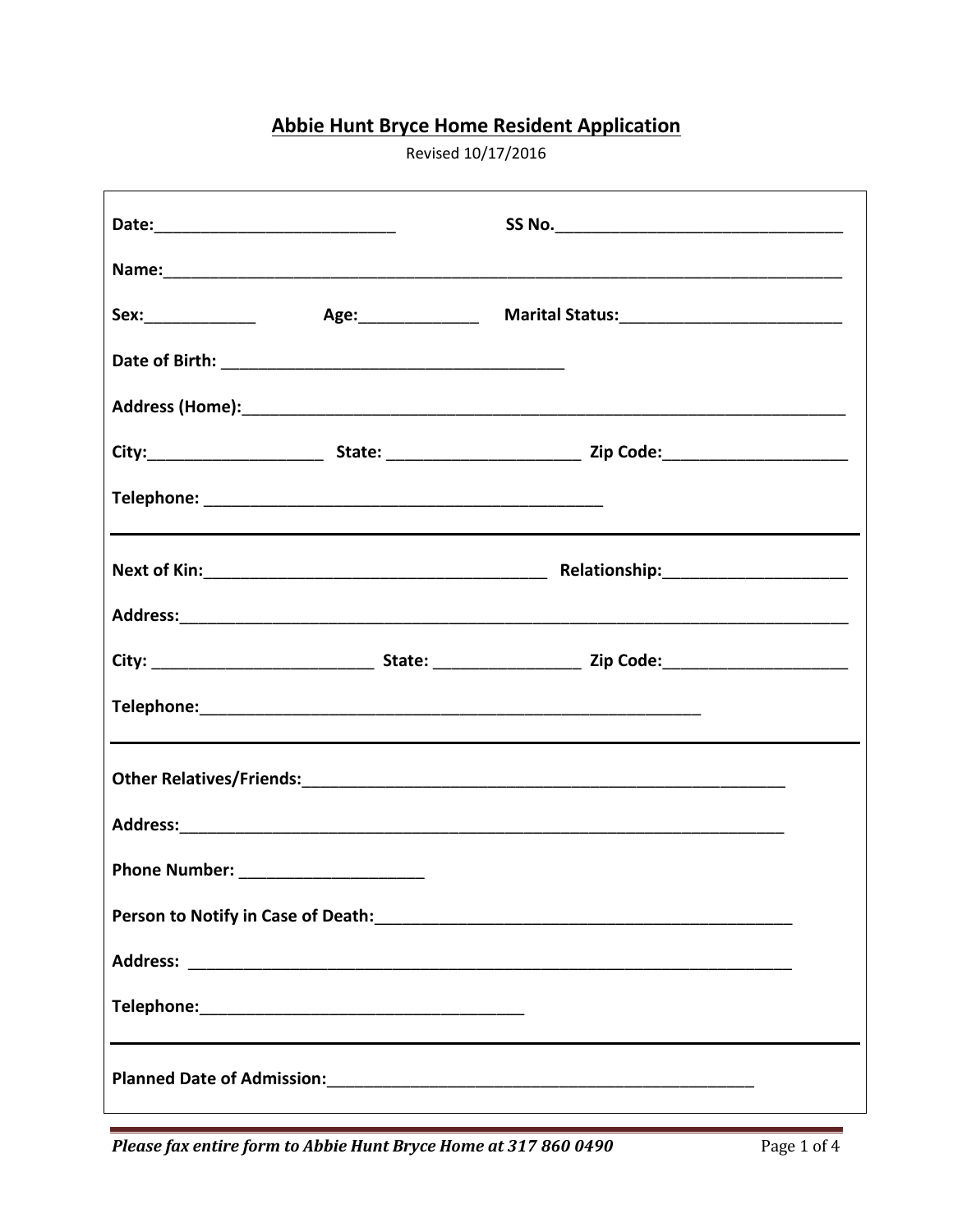| <b>Financial Resources:</b>             |  |                                                   |  |
|-----------------------------------------|--|---------------------------------------------------|--|
|                                         |  |                                                   |  |
|                                         |  |                                                   |  |
| Other Assets: \$___________________     |  |                                                   |  |
|                                         |  |                                                   |  |
|                                         |  |                                                   |  |
|                                         |  |                                                   |  |
|                                         |  |                                                   |  |
|                                         |  |                                                   |  |
|                                         |  |                                                   |  |
|                                         |  |                                                   |  |
|                                         |  |                                                   |  |
|                                         |  |                                                   |  |
|                                         |  |                                                   |  |
| Oxygen needs? _________________________ |  | Wound Care/Dressing Changes?_____________________ |  |
| <b>Functional Level:</b>                |  |                                                   |  |
|                                         |  |                                                   |  |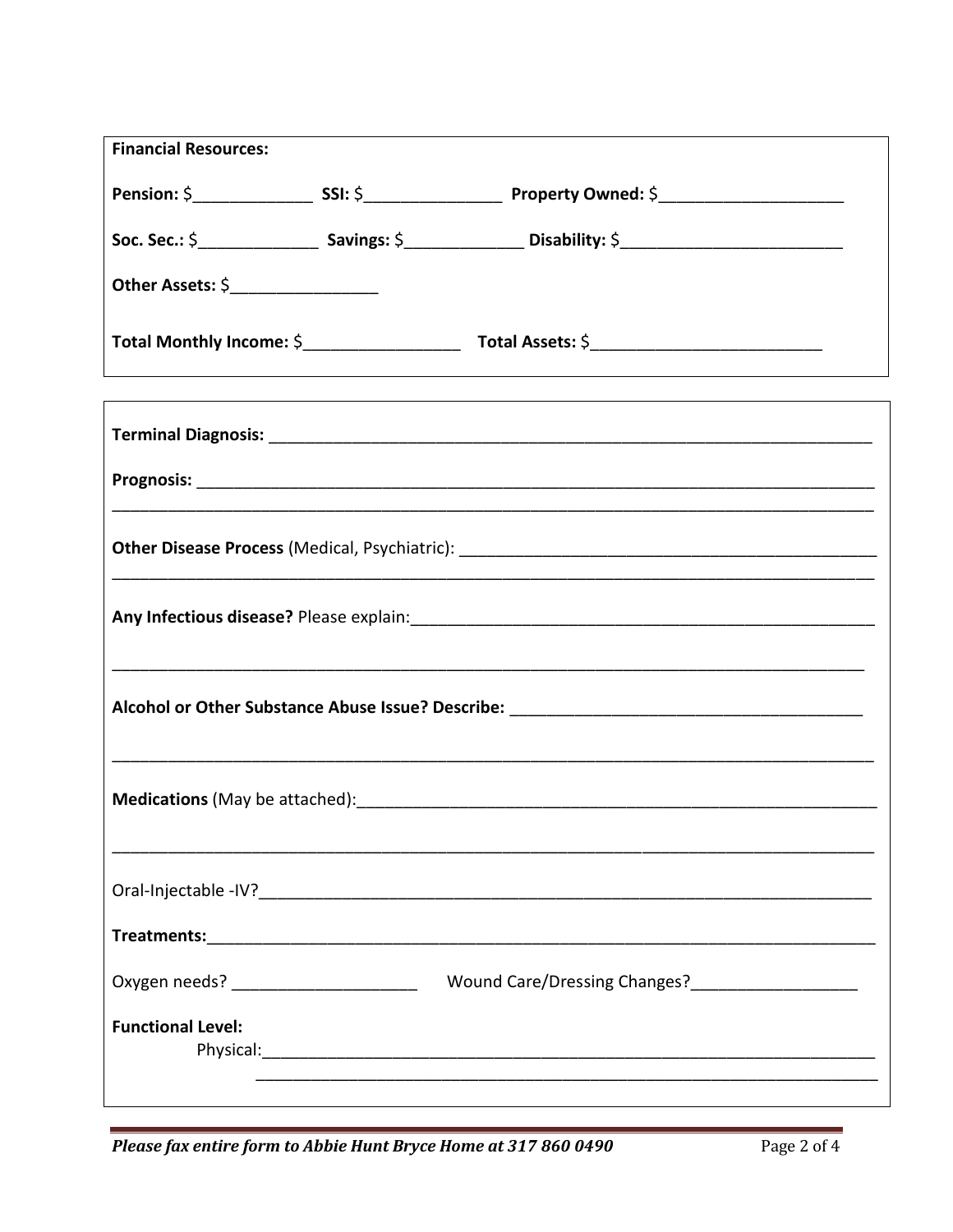| Mental:                                            |  |  |
|----------------------------------------------------|--|--|
| Please explain any mental health diagnosis issues: |  |  |

TB Test/Chest X-Ray: Written documentation of negative test required. Please attach.

| <b>Burial/Funeral Plans:</b> |  |
|------------------------------|--|
|                              |  |